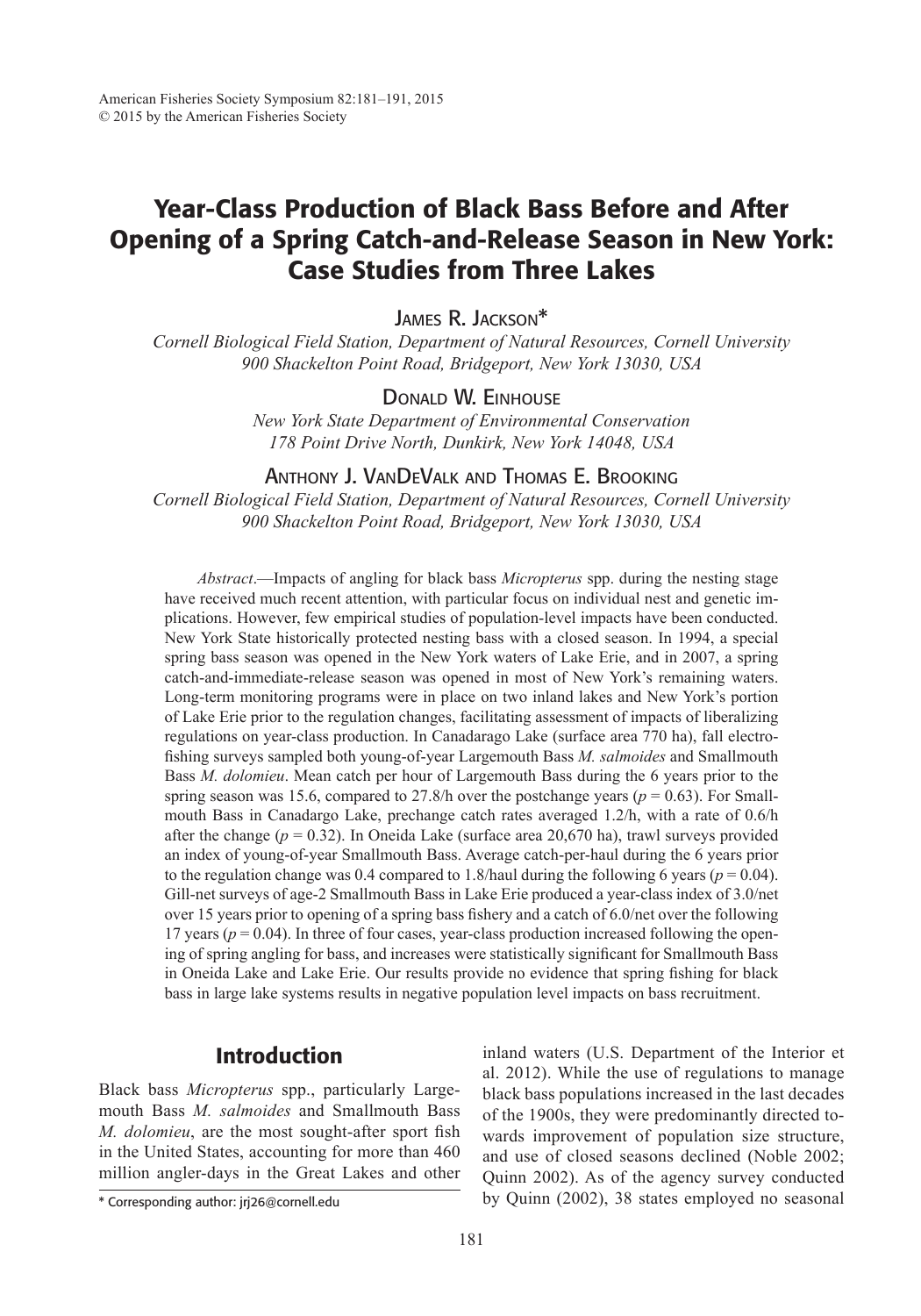restrictions directed at black bass management or used only specific exceptions. Six states allowed only catch-and-release fishing for black bass during the spring, one state had reduced spring harvest regulations, and only four states had closed seasons specifically for black bass during the spring. New York, one of the four states with a closed spring season at the time of Quinn's survey, instituted a catch-and-immediate-release season beginning with the 2007 fishing season.

Historically, closed spring seasons for black bass have been used to protect adults during the spawning season, primarily males during the nest guarding stage (Quinn 2002). Spring closures have variously been enacted due to concerns over easier targeting of large adults when they congregate in spawning areas, higher vulnerability of nest-guarding males to angling due to increased aggressiveness, and loss of eggs and/or progeny from nests when guarding males are removed (Quinn 2002). Implicit in the latter concern is the assumption of a stock– recruitment relationship, whereby loss of potential nest production could result in reduced recruitment. More recently, concerns have arisen over potential genetic consequences of angling for guarding male black bass, resulting from selective removal of more aggressively guarding males from their nests (Suski and Philipp 2004; Philipp et al. 2009).

Factors affecting the vulnerability of black basses to angling have received much attention, often as a result of efforts to increase angler catch rates. Results indicate that angling vulnerability is variable among individuals and populations, and may be a heritable trait (e.g., Garrett 2002; Philipp et al. 2009). However, relatively few studies have specifically addressed angling vulnerability of males actively guarding eggs or young. Allan and Romero (1975), in a study on Lake Mead, had seven anglers target a cove containing 50 well-marked active nests. Anglers fished from afternoon until dark and captured only five male bass. Suski and Philipp (2004), in a study of several southeastern Ontario lakes, concluded that nest guarding males were highly vulnerable to angling, with 70% of Smallmouth Bass and 54% of Largemouth Bass hooked when subjected to directed angling efforts comprised of only two casts each of three different lure types. Furthermore, they found a positive relationship between guarding aggressiveness of males, and hence vulnerability to angling, and the number of eggs in the nest. Cooke et al. (2007) confirmed the heritability of nest guarding aggressiveness, and thereby the potential for angling to selectively remove more aggressive guarding males from fished populations.

Increased mortality of early life stages of the black basses when guarding males are removed from nests is well established in the literature. Neves (1975) found a 75% reduction in the number of fry produced in Smallmouth Bass nests when males were excluded from nests by enclosures. Kieffer et al. (1995), in a study of guarding Smallmouth Bass captured and released, found that physiological stress and time taken to return to nests increased as the amount of time fish were played increased. Similarly, Philipp et al. (1997), in a study of both Largemouth Bass and Smallmouth Bass, found that time for angled males to return to nests increased steadily as handling time, distance of release site from nest, and number of captures increased. They found that the number of predators per nest more than tripled as length of absence of the guarding male increased from 2 min to more than 10 min, and that nest abandonment rates exceeded 50% in cases where males were removed from nests for more than 5 min. They observed no evidence of survival of eggs or fry when abandoned nests were revisited 1 d later. Suski et al. (2003) found that abandonment of nests by male Smallmouth Bass returned to nests following removal increased when brood size was reduced prior to return, suggesting that nests subjected to significant predation when males are captured and released may be abandoned even if some young remain.

While the potential impacts of angling on the success of individual nests are well established, population level impacts of angling on year-class strength and recruitment are not well understood. An individual-based model of Smallmouth Bass production predicted that the number of young produced declined as the likelihood of capture of guarding males increased, regardless of whether angling was catch and release or catch and keep (Ridgway and Shuter 1997). This logic implies that there is a positive relationship between the number of nests and year-class strength. Reynolds and Babb (1978) reported a correlation between the number of spawning adults and recruitment for Largemouth Bass in small impoundments. However, no evidence of a stock–recruitment relationship for Largemouth Bass in larger systems has been found for northern or southern populations (Minnesota: Kramer and Smith 1960; Oklahoma: Summerfelt 1975; North Carolina: Jackson and Noble 2000). In a pond experiment, Allen et al. (2011) also found little evidence for a stock–recruitment relationship in Largemouth Bass.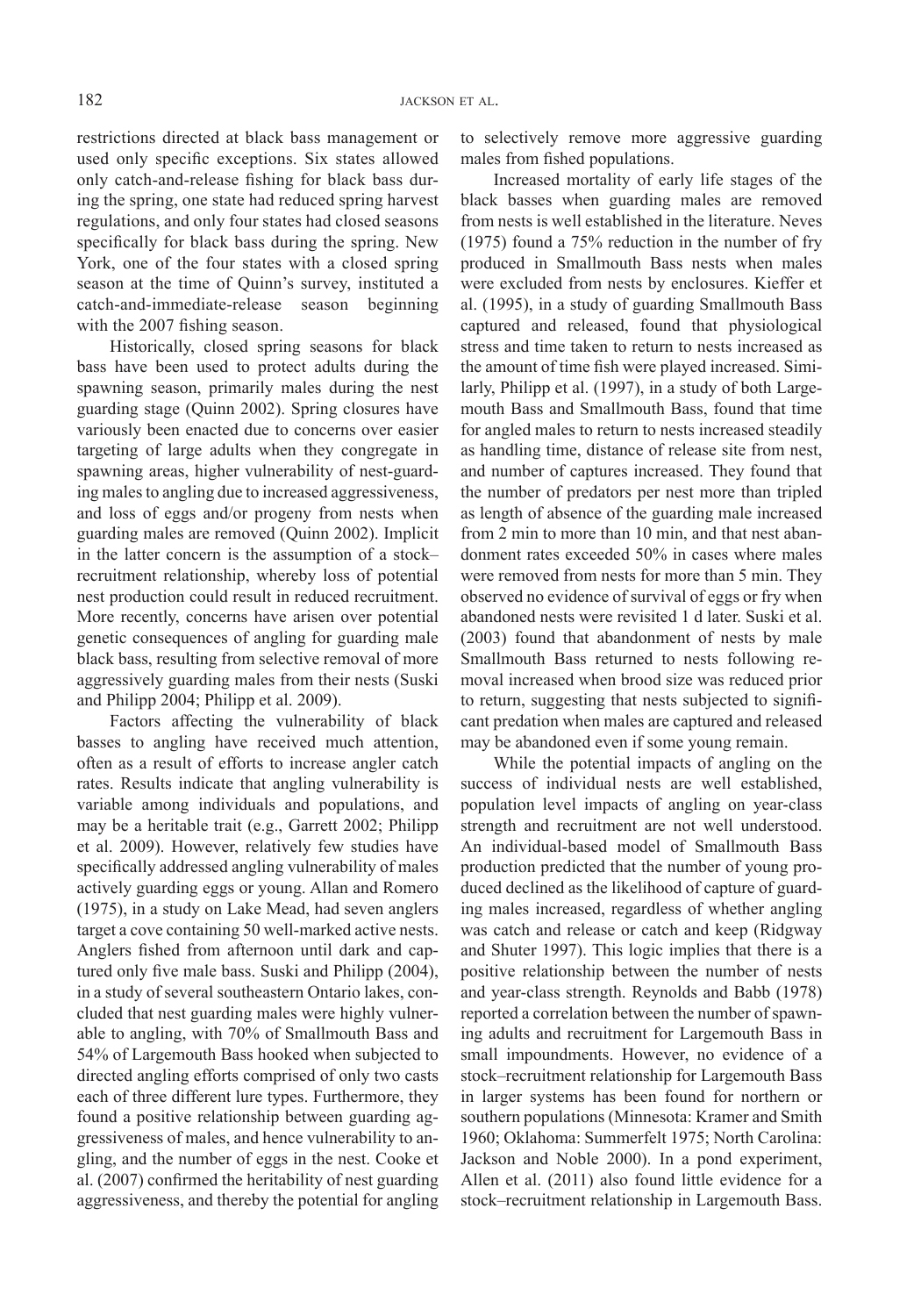These findings have led to the widespread belief that there is typically a surplus production of eggs and young in black bass populations and that variability in year-class success and recruitment to the fishery is controlled by ecological conditions encountered by young fish after the guarding stage, such as food availability and winter conditions (Ludsin and DeVries 1997). Under this scenario, impacts of angling during the guarding stage might be limited unless angling pressure was high enough to affect a large percentage of active nests.

More recently, some researchers have argued that annual recruitment is not a function of the entire spawning population, but instead dependent upon a relatively small subset of all potential spawners. Studies of Smallmouth Bass have indicated that not all mature adults spawn every year and that decisions to spawn will generally optimize the reproductive success of individual fish (Raffetto et al. 1990). Research by Gross and Kapuscinski (1997) indicated that as few as 5% of nests guarded by spawning male Smallmouth Bass in Lake Opeongo, Ontario produced more than 50% of the age-0 fish that survived through fall. Similar results have been reported from pond studies by Parkos et al. (2011). Suski and Philipp (2004) found that larger males tended to guard progeny more aggressively and therefore were more vulnerable to angling. If the largest males are also those that tend to contribute disproportionately to year-class strength, then the potential impacts of angling could be focused on those fish with the greatest reproductive potential and impacts of angling on year-class strength could be large even with low levels of angling pressure. Gross and Kapuscinski (1997) were unable to predict which males would contribute the most to year-class strength based on size, age, or spawning date. However, Parkos et al. (2011) found that successful broods tended to come from older, larger, and earlier nesting males. These findings suggest that potential impacts of angling on nest-guarding males depends on a more complex suite of variables than simply the number of spawners and that disruption of certain nests could have a disproportionately large impact on recruitment.

Due to the inherent variability in annual yearclass strength in black bass populations, evaluations of the effects of regulation changes are difficult. However, Quinn's review (2002) indicated that most agencies did not feel that black bass fisheries were negatively impacted when protection of spawners was relaxed or removed. Reports from Wisconsin, Minnesota, and Michigan did not indicate that

black bass fisheries declined as a result of opening of spring catch-and-release seasons (Quinn 2002). A report from Michigan further found that catch rates during spawning were not higher than those observed later in the season, suggesting that anglers were not more successful during the nest guarding stage (Quinn 2002). An Oregon study found that a no-harvest regulation enacted during spring did not improve bass recruitment and removed the regulation (Quinn 2002). In Florida, implementation of protected spawning areas likewise did not improve recruitment relative to reference areas where fishing was allowed (Quinn 2002). However, removal of a spawning sanctuary in Long Point Bay, Lake Erie was identified as a potential contributor to declines in the Smallmouth Bass population (Sztramko 1985).

To our knowledge, no before-and-after evaluations of year-class production of black bass following opening of spring fishing seasons are available in the published literature. Historically, New York waters were closed to black bass fishing until the third Saturday in June. While a review of historic statewide temperature data suggests that the nesting season of black bass was still ongoing at the time the historic season opened in some waters in some years, some or all of the nesting season was protected in most years (Jackson and Brooking 2004). A spring season with restricted harvest regulations was implemented in New York waters of Lake Erie in 1994, and a catchand-immediate-release season in most of New York's waters was put in place in 2007. In this paper, we present before-and-after comparisons of black bass production from New York waters of Lake Erie and two inland lakes, Canadarago Lake and Oneida Lake, in which long-term sampling programs were in place prior to the regulation changes. The Lake Erie data set allows comparison of year-class production more than 15 years prior to spring fishing and 17 years after the change. For Canadarago and Oneida lakes, we present production data from 6 years pre- and 6 years postchange in each lake.

# Methods

#### *Canadarago Lake*

Canadarago Lake is a 770-ha mesotrophic lake northwest of Cooperstown, New York and is one of the headwaters of the Susquehanna River. The lake has a mean depth of 7.5 m and a maximum depth of 13.4 m. Zebra mussels *Dreissena polymorpha* were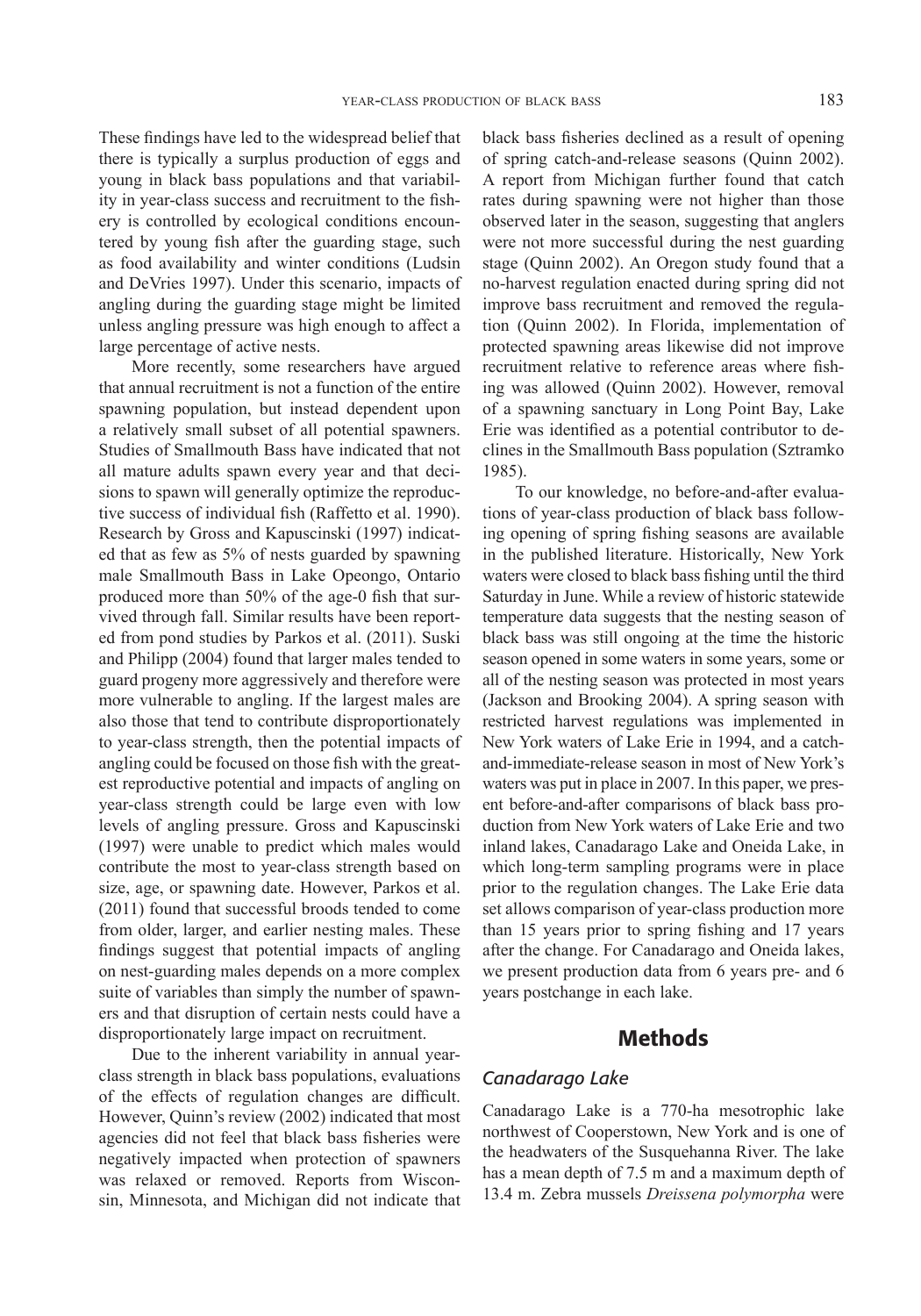first detected in the lake in 2002 and water clarity has generally increased over the course of this study, with concomitant increases in nearshore aquatic macrophytes (Brooking et al. 2007). The most abundant potential nest predators are Yellow Perch *Perca flavescens*, Bluegill *Lepomis macrochirus*, and Pumpkinseed *L. gibbosus*. Black bass regulations on Canadarago Lake were consistent with statewide regulations—no targeting of black bass was allowed from December 1 through the third Saturday of June until the 2007 season. Beginning in 2007, a catchand-immediate-release season was instituted from December 1 through the third Saturday of June, after which traditional catch-and-keep regulations took effect.

Year-class production of Smallmouth Bass and Largemouth Bass in Canadarago Lake has been assessed via night shoreline electrofishing since 1990. Electrofishing samples were collected in the fall, typically October, along a fixed 3.1-km transect on the western shoreline of the lake. Total on time for each sample ranged between 1.1 and 1.4 h during the course of this study, during which all young-ofyear black bass were collected. Catches are reported in catch/h and prior to statistical analyses were logtransformed  $(log_{10}[CPUE + 0.1])$ .

## *Oneida Lake*

Oneida Lake is the largest lake located entirely within the borders of New York State, with a surface area of 20,670 ha. The lake is shallow, with an average depth of 6.8 m and a maximum depth of 16.8 m. Historically, Oneida Lake has been classified as eutrophic, but nutrient input reductions have resulted in a shift to a more mesotrophic state during the years of the present study. Zebra mussels were first detected in Oneida Lake in 1991, followed by quagga mussels *D. rostriformis bugensis* in 2005, resulting in increases in water clarity and increases in nearshore aquatic macrophytes over the years covered by this study (Jackson et al. 2012). The most abundant potential nest predators in Oneida Lake are Yellow Perch, Pumpkinseed, and Bluegill. Like most New York waters, Oneida Lake had a closed season for black bass from December 1 until the third Saturday in June through 2006. Starting with the 2007 fishing season, a catch-and-immediate-release season for black bass was opened from the first Saturday in May (consistent with the opening of Walleye *Sander vitreus* season) until the traditional black bass opener. Angling effort data based on instantaneous counts were collected from 2002 to 2007 and 2010–2012 (Krueger et al. 2009; Jackson et al. 2012).

Both Largemouth Bass and Smallmouth Bass are present in Oneida Lake, but long-term records of year-class production are only available for Smallmouth Bass. Young-of-year Smallmouth Bass have been indexed by an annual bottom trawl survey since 1960. Trawl catches of young-of-year Smallmouth Bass year-classes are significantly correlated with later gill-net catches at age 4 and age 5 (1984–2007 year-classes, simple linear regression,  $df = 23$ ,  $r^2 = 0.44$ ,  $p = 0.0004$ ). Trawling is conducted with a bottom trawl with a 5.5-m footrope and constructed of 39 mm stretch mesh in the body and 13 mm stretch mesh in the cod end. Sampling is conducted weekly beginning in July and ending in October, and each weekly sample consists of 10 hauls of 5 min at a speed of 3.4 km/h with an area swept of approximately 0.1 ha/haul. Over the period of this study, 13–15 weekly samples were conducted annually. Catches are reported as catch/trawl haul and prior to statistical analyses were log transformed  $(log_{10}[CPUE + 0.1]).$ 

#### *Lake Erie*

New York's waters of Lake Erie comprise 229 km2 located in the southeastern section of the lake's eastern basin. The eastern basin is the deepest (24.4 m average depth), least productive (oligotrophic) portion of Lake Erie. Zebra mussels were well established in Lake Erie by 1989, and quagga mussels were well established by the mid-1990s. The most abundant potential nest predators in Lake Erie are Yellow Perch and Rock Bass *Ambloplites rupestris*, with Round Goby *Neogobius melanostomus* first reported from the New York waters of Lake Erie in 1998 and becoming abundant by 2000 and thereafter. Beginning with the 1994 season, special black bass regulations were implemented in the New York waters of Lake Erie, moving from a closed spring season to a special season from the first Saturday in May through the third Saturday in June, with a one fish creel limit and a minimum size limit of 381 mm. In 2007, the minimum size limit was increased to 508 mm. Creel data on the black bass fishery have been collected since 1988, following methods detailed in Einhouse et al. (2002).

Smallmouth Bass is the most abundant nearshore predator in open lake waters, with Largemouth Bass largely restricted to a few protected harbors. Smallmouth Bass year-class production is indexed based on catches of age-2 fish in annual nearshore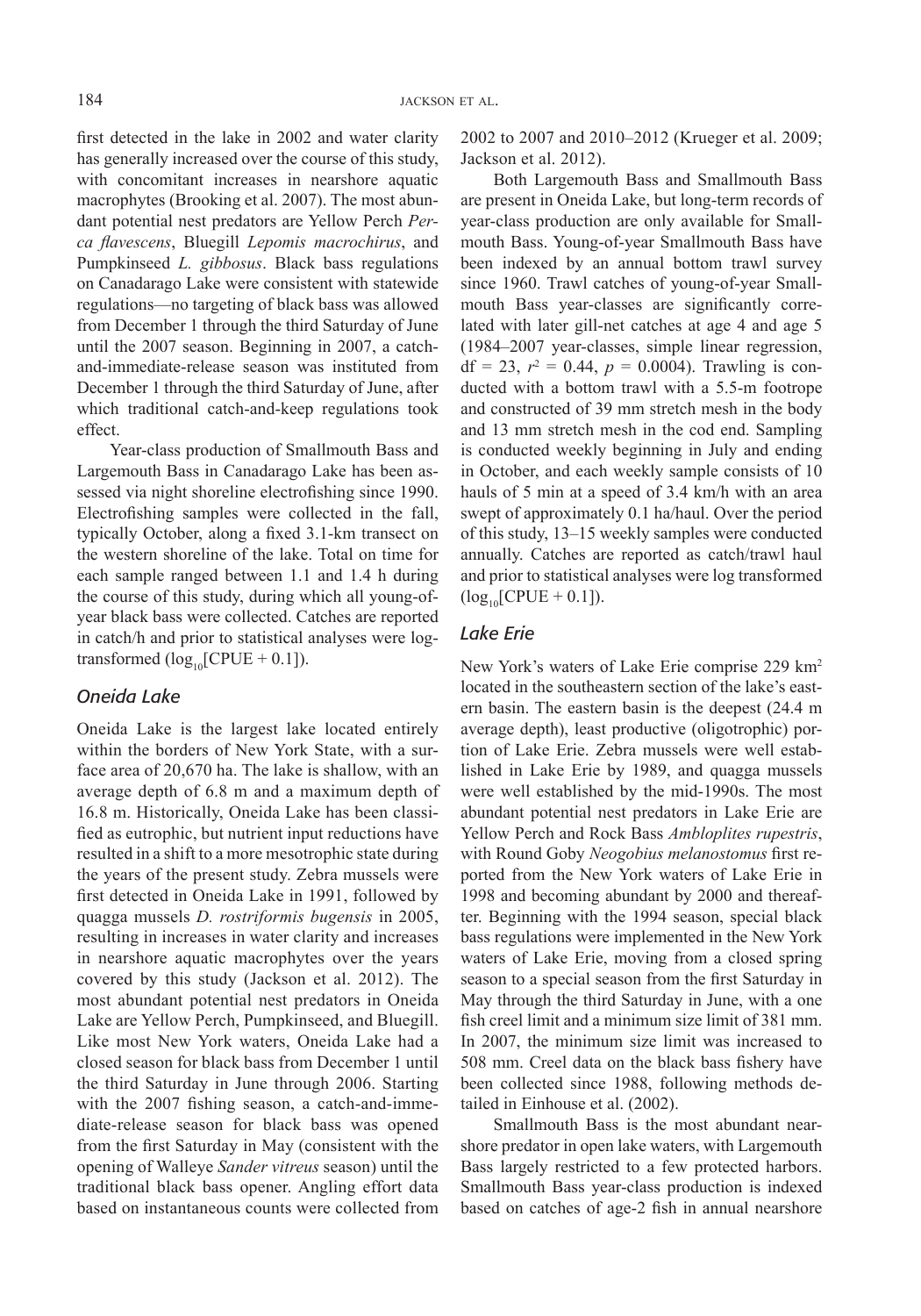(<12 m contour depth) gill-net surveys initiated in 1981. Nearshore gill-net surveys are conducted between the first of September and the end of October and consist of 25–48 gill-net sets annually. Nets are 213 m long x 1.8 m deep and comprised of randomly ordered panels of 31, 38, 44, 51, 57, 64, 70, 76, 89, 102, 114, 127, 140, and 152 mm stretch mesh. Nets are set between 1200 hours and sunset and retrieved between sunrise and 1200 hours. Further details on the gill-net survey, including changes in site selection protocol and a shift from multifilament to monofilament nets, can be found in Einhouse et al. (2002). All Smallmouth Bass captured in gillnet samples are aged using scales for calculation of the age-2 index, which is reported in catch/netnight and, prior to statistical analyses, was log-transformed  $(log_{10}[CPUE + 0.1]).$ 

#### Results

#### *Canadarago Lake*

Electrofishing catch/h of young-of-year Largemouth Bass from 2001 to 2012 ranged from 0.7 to 68.7 and averaged  $21.7/h$  (SE = 5.8; Figure 1). Young-of-year Smallmouth Bass catch/h ranged from 0.0 to 2.2/h and averaged  $0.9/h$  (SE = 0.2; Figure 1). Over the 6 years when the lake was closed to spring black bass fishing, young-of-year Largemouth Bass catch ranged from 1.5 to 40.0/h and averaged 15.6/h (SE  $= 5.7$ ), while during the following 6 years, youngof-year catch ranged from 0.7 to 68.7/h and averaged 27.8/h (SE = 10.0; Figure 2). A *t*-test of the difference between two means of log-transformed catch data indicated no significant difference in catch per unit effort of young-of-year Largemouth Bass pre- and post-spring fishing  $(df = 10; t$  ratio  $-0.4$ ;  $p = 0.63$ ). Over the 6 years when the lake was closed to spring black bass fishing, young-of-year Smallmouth Bass catch ranged from 0.0 to 12.2/h and averaged  $1.2/h$  (SE = 0.3), while during the following 6 years, young-of-year catch ranged from 0.0 to 1.7/h and averaged 0.6/h ( $SE = 0.3$ ; Figure 3). A *t*-test of the difference between two means of log-transformed catch data indicated no significant difference in catch per unit effort of young-of-year Smallmouth Bass pre- and postspring fishing  $(df =$ 10; *t* ratio –0.5; *p* = 0.32).

#### *Oneida Lake*

Bottom trawl catch of young-of-year Smallmouth Bass in Oneida Lake from 2001 to 2012 ranged from 0.3 to 2.4/trawl haul and averaged 0.8 ( $SE = 0.2$ ; Figure 4). Over the 6 years when the lake was closed to spring black bass fishing, young-of-year Small-



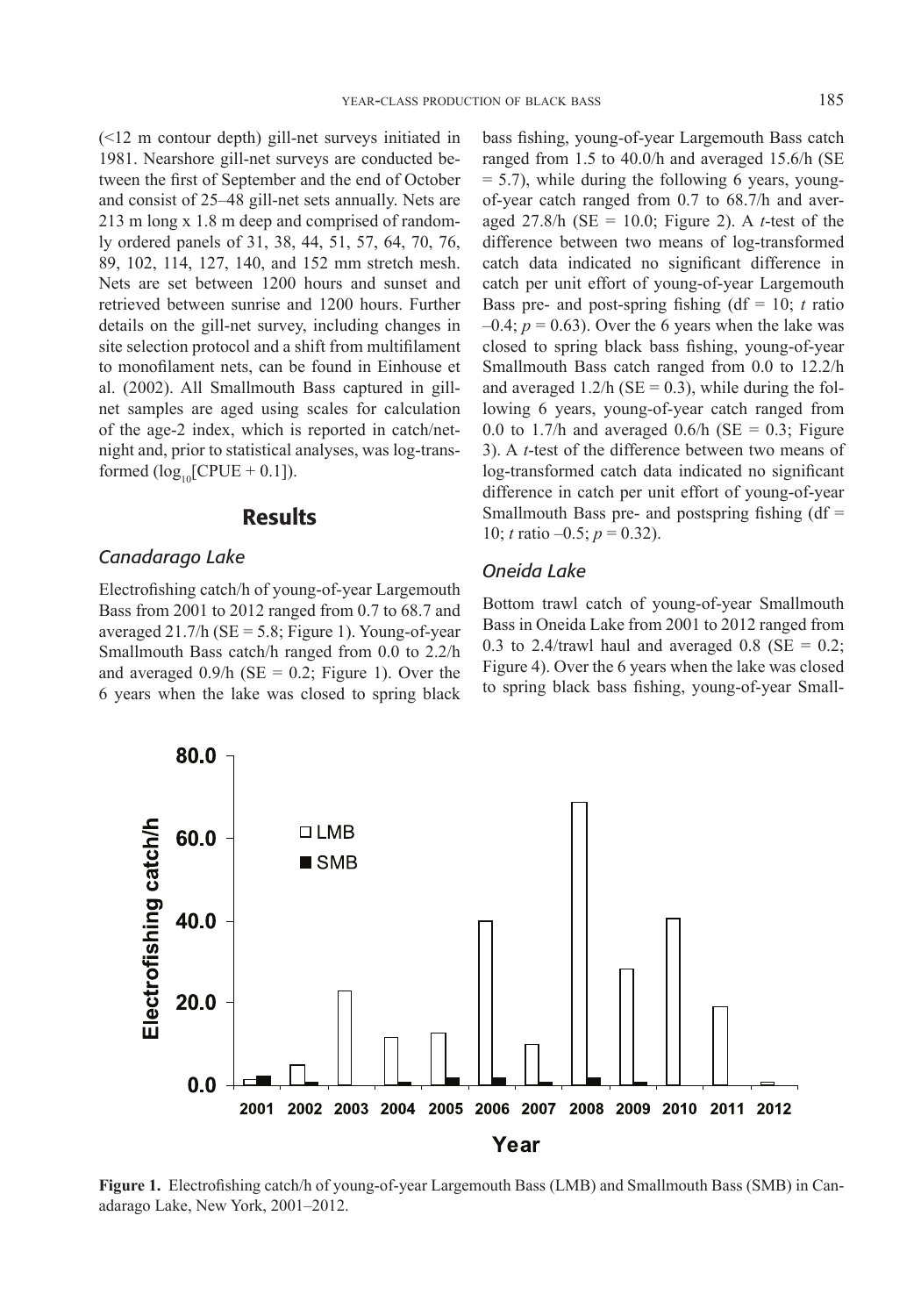

**Figure 2.** Mean electrofishing catch/h (+1 SE) of young-of-year Largemouth Bass during a period of closed spring fishing (Pre; 2001–2006) and a period of spring catch-and-immediate-release fishing (Post; 2007–2012), in Canadarago Lake, New York.

mouth Bass catch ranged from 0.2 to 0.9/trawl haul and averaged  $0.4$ /trawl haul (SE = 0.1; Figure 5). After spring fishing was opened for 6 years, youngof-year Smallmouth Bass catches ranged from 0.3 to 2.4/trawl haul and averaged 1.2/trawl haul (SE  $= 0.3$ ; Figure 5). A *t*-test of the difference between two means of log-transformed catch data indicated a significant increase in catch per unit effort of youngof-year Smallmouth Bass following the opening of spring fishing (df = 10; *t* ratio -2.4;  $p = 0.04$ ).

May angling effort, as measured by instantaneous counts, averaged 21,284 angler-hours during the five creel years preceding the regulation change and 53,836 angler-hours during the four creel years following the opening of spring black bass fishing (Krueger et al. 2009; Jackson et al. 2012). June effort averaged 31,828 angler-hours before the regulation change and 44,044 after (Krueger et al. 2009; Jackson et al. 2012). Consistent interview data are not available to precisely quantify the amount of total angling effort devoted to



**Figure 3.** Mean electrofishing catch/h (+1 SE) of young-of-year Smallmouth Bass during a period of closed spring fishing (Pre; 2001–2006) and a period of spring catch- and-immediate-release fishing (Post; 2007–2012), in Canadarago Lake, New York.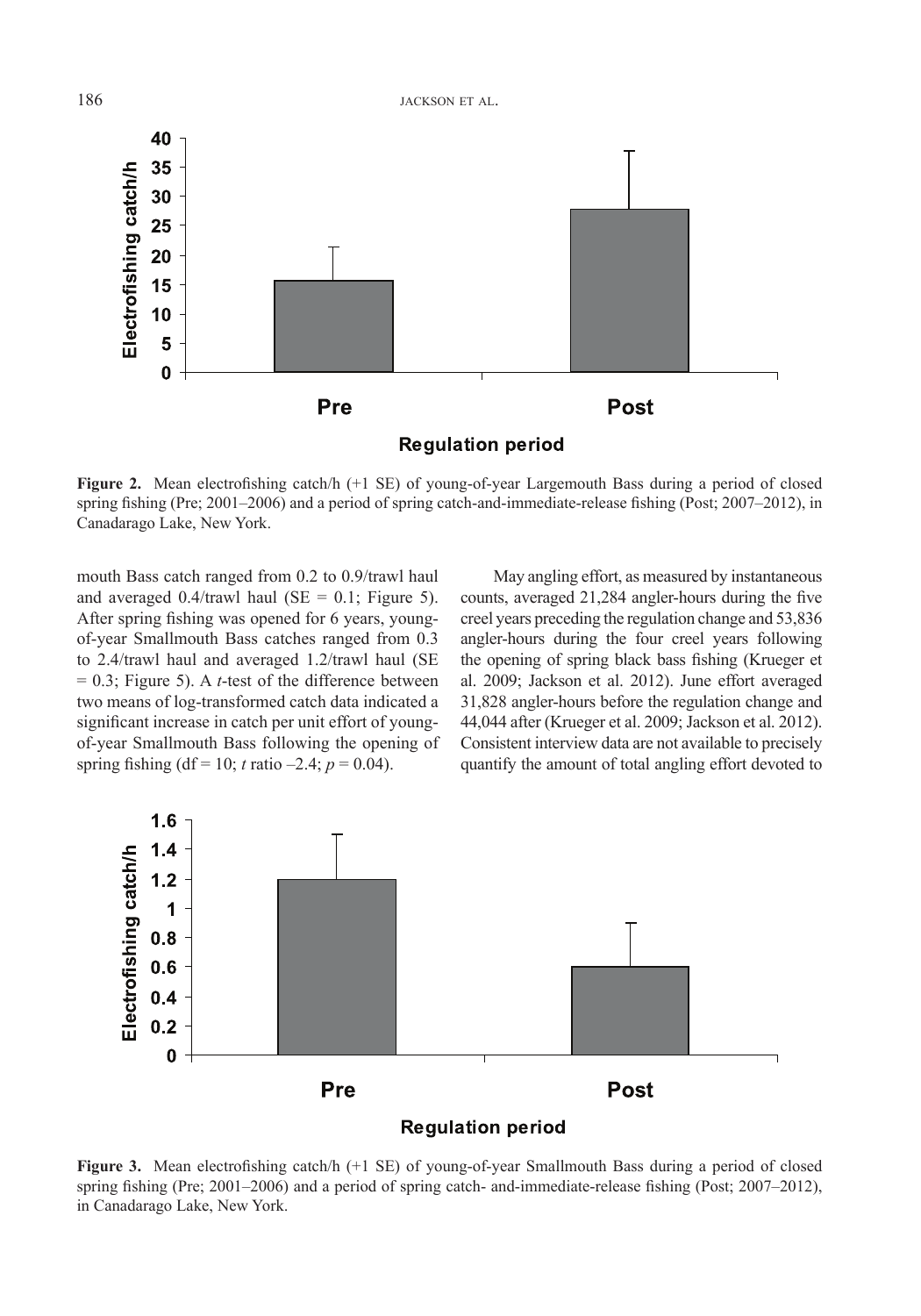

**Figure 4.** Catch/trawl haul of young-of-year Smallmouth Bass in Oneida Lake, New York, 2001–2012.

black bass in the spring from all creel seasons, but anglers targeting black bass typically accounted for 19– 36% of all open-water effort for years when interview data are available (Krueger et al. 2009).

#### *Lake Erie*

Gill-net catch of age-2 Smallmouth Bass in New York waters of Lake Erie ranged from 0.2 to 24.6/net-night from 1981 to 2012 (reflecting the 1979–2010 yearclasses), and averaged  $4.6/net\text{-night}$  (SE = 1.0; Figure 6). Catch reflecting year-classes from the 15 years when the area was closed to spring black bass fishing ranged from 0.0 to 18.0/net-night and averaged 3.0/ net-night ( $SE = 1.2$ ; Figure 7), while catch from yearclasses over the 17 years following the opening of a special spring fishing season ranged from 0.5 to 24.6/ net-night and averaged  $6.0$ /net-night (SE = 1.5; Figure 7). A t-test of the difference between two means of log-transformed catch data indicated a significant increase in catch per unit effort from year-classes of Smallmouth Bass following the opening of spring fishing (df = 30; *t* ratio –2.2;  $p = 0.04$ ).

Mean annual open-water angling effort for black bass from 1988 to 1993 (prior to the special



**Figure 5.** Mean catch/trawl haul (+1 SE) of young-of-year Smallmouth Bass during a period of closed spring fishing (Pre; 2001–2006) and a period of spring catch-and-immediate-release fishing (Post; 2007–2012), in Oneida Lake, New York.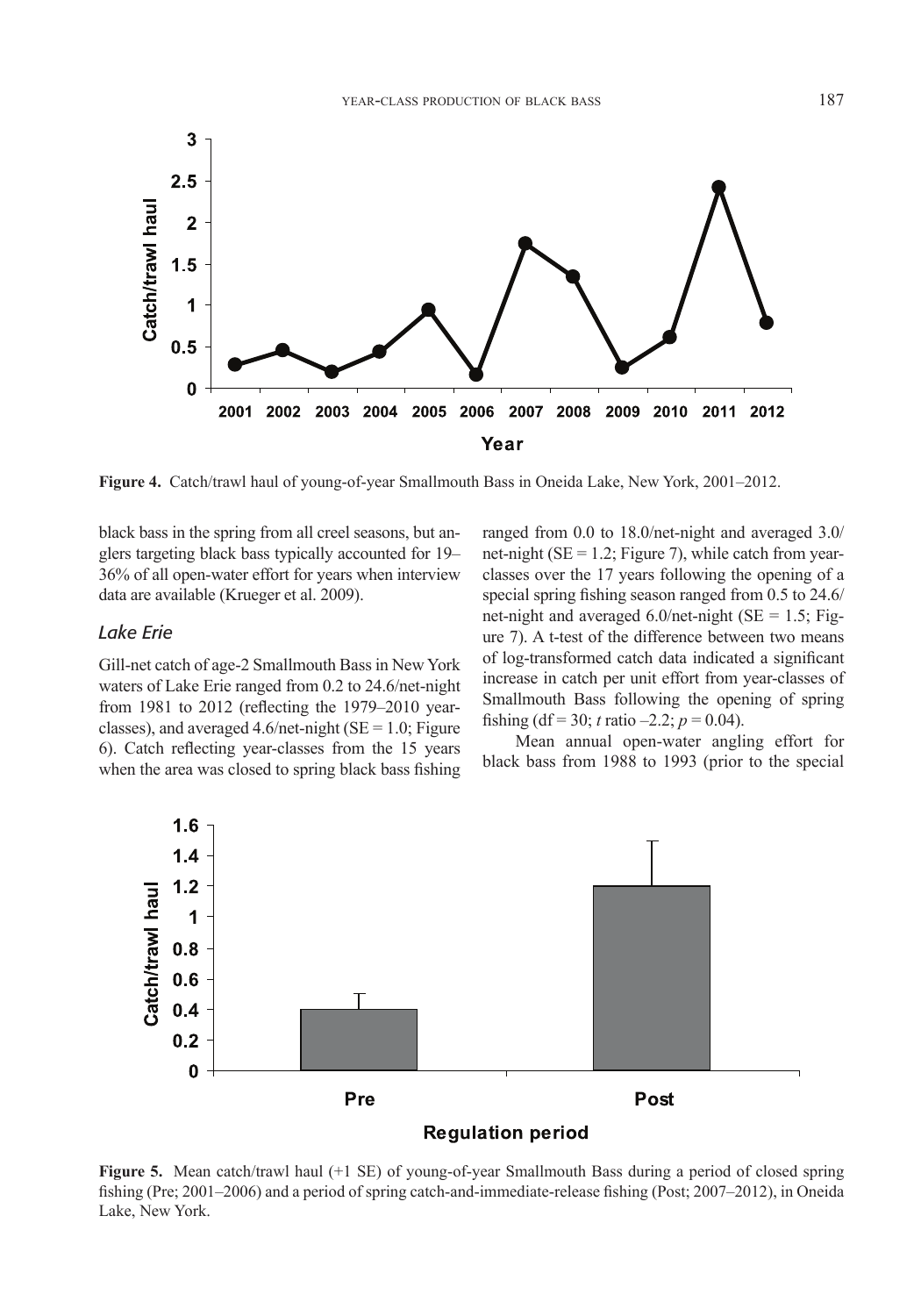

**Figure 6.** Mean gill-net catch/net-night of age-2 Smallmouth Bass in New York waters of Lake Erie, 1981–2012 (reflecting year-classes from 1979 to 2010).

season) was 64,000 h. From 1994 to 2006, when the 381-mm size limit was in effect, annual effort for black bass increased to 141,000 h. It declined to 78,000 h from 2007 to 2012, after the minimum size was increased to 508 mm.

# **Discussion**

Closed seasons to protect spawning Largemouth Bass and Smallmouth Bass are currently utilized in only a few states, predominantly in the northern portions of the species' ranges. While angler attitudes are variable, many states with closed seasons receive requests for more liberalized regulations, and current justifications for closures generally lack strong or consistent support in the published literature (Quinn 2002). Nonetheless, growing evidence of potential genetic selection related to angling guarding males (Suski and Philipp 2004; Philipp et al. 2009) combined with current and future perturbations associated with invasive species and climate change dictate that potential impacts of regulations be care-



**Figure 7.** Mean gill-net catch/net-night (+1 SE) of age-2 Smallmouth Bass reflecting year-classes during a period of closed spring fishing (Pre; 1979–1993) and a period with special spring regulations (Post; 1994–2010), in New York waters of Lake Erie.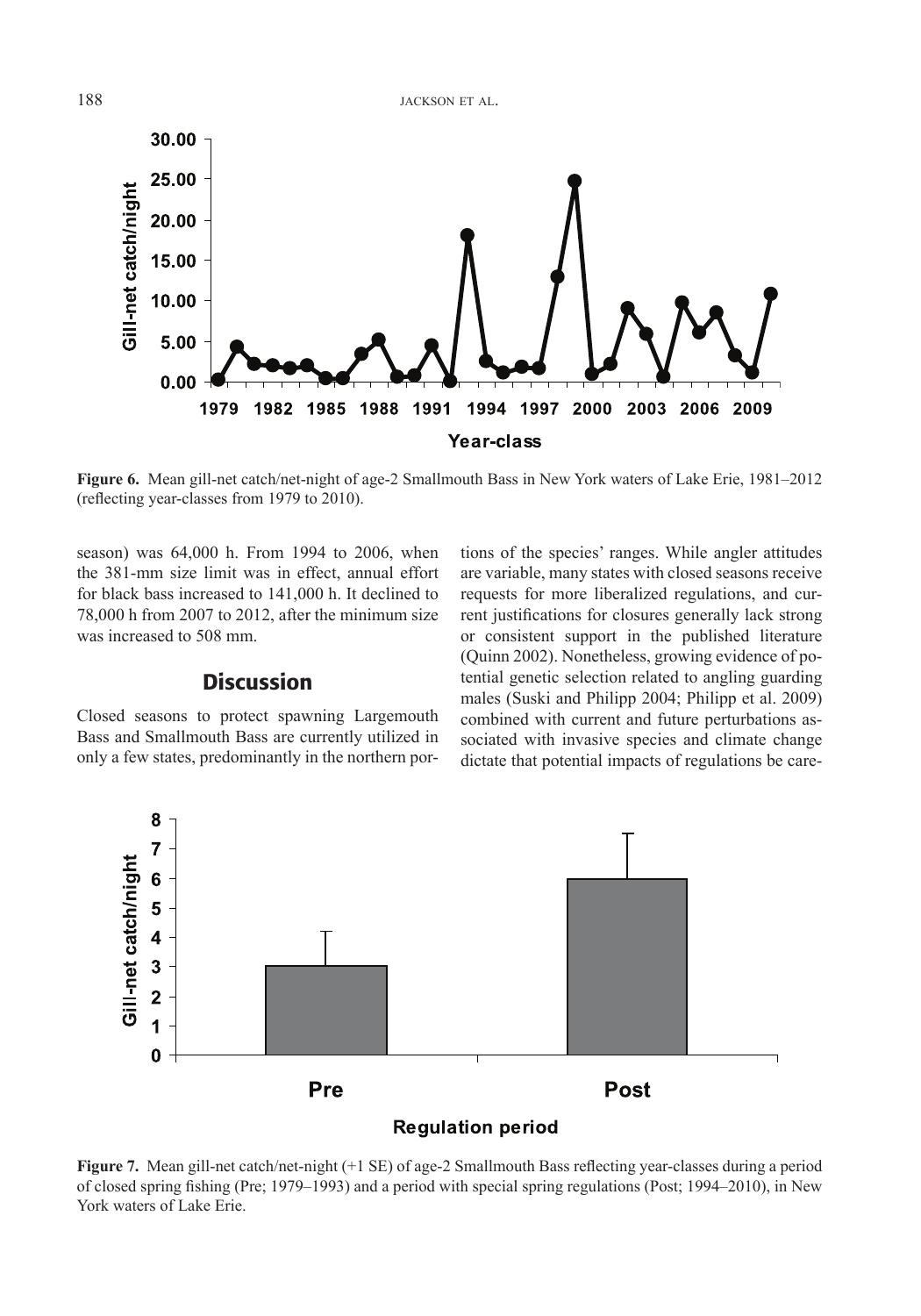fully considered. While potential impacts on individual nests of removing guarding males are well established (Neves 1975; Kieffer et al. 1995; Philipp et al. 1997; Suski et al. 2003), threats of spring fishing to the sustainability of black bass fisheries are more appropriately assessed at the population level (Quinn 2002). Due to the time frames involved to accurately assess potential impacts of spring fishing on population recruitment levels, controlled experimental studies are often unfeasible. To our knowledge, before-and-after assessments of recruitment impacts due to spring fishing for black bass are lacking in the published literature.

Changes to more liberalized spring fishing regulations for black bass in New York State included waters where long-term monitoring of young-ofyear black bass abundance or indexing of year-class strength were already in place, facilitating beforeand-after assessment of potential population level impacts on year-class production. Our results provide no evidence that opening of these waters to spring fishing has had a negative impact on yearclass production of black bass. In two systems, year-class production of Smallmouth Bass actually exhibited statistically significant increases following liberalization of black bass regulations, with indices of year-class size doubling in the New York waters of Lake Erie and tripling in Oneida Lake following opening of a spring fishing season. No significant changes in black bass year-class size were detected in Canadarago Lake. Based on available creel data from Oneida Lake and Lake Erie, angling effort increased in response to creation of spring fishing opportunities, so our results occurred despite apparent increases in black bass angling during the nest guarding season.

In the cases of Oneida Lake and Canadarago Lake, regulation changes allowing spring black bass fishing represented the most conservative approach other than a closed season. Catch-and-immediaterelease regulations, assuming high angler compliance, have the potential to reduce nest predation and nest abandonment by males by minimizing time off the nest, thereby reducing nest loss and potential selective impacts (Neves 1975; Kieffer et al. 1995; Philipp et al. 1997; Suski et al. 2003). Regulation changes on Lake Erie, by contrast, not only opened fishing during the nesting season, but also allowed limited harvest. The intent of the one fish creel limit accompanied by a higher minimum length limit on Lake Erie was to allow harvest of a trophy, but we observed that even a restrictive 1-fish limit was

enough to trigger tournament fishing, so potential nest impacts included both measured harvest and delayed release. The increased minimum size for harvest in Lake Erie would have presumably concentrated harvest on the largest fish, potentially increasing the likelihood of negative impacts on yearclass production over the long term (Parkos et al. 2011). However, our results show the opposite; yearclass production has increased in Lake Erie since institution of the spring special season. It should be further noted that observed increases in year-class production in Lake Erie after the special season was opened cooccurred with establishment of Round Goby, an invasive species previously shown to be a highly capable nest predator when male black bass are removed from nests (Steinhart et al. 2004).

It is highly unlikely that our observed increases in year-class production of Smallmouth Bass in Oneida Lake and Lake Erie were a direct result of liberalized regulations allowing spring fishing. Both systems have undergone changes throughout the period our study covers. Reductions in nutrient inputs and establishment of Driessenid mussels have resulted in increases in water clarity in both systems, conditions that have been documented as favoring black bass over other native piscivores such as Walleye (Robillard and Fox 2006). Similarly, summer water temperatures have increased significantly in both systems (Einhouse et al. 2002; Jackson et al. 2008). Previous studies have shown that at the latitudes of our study waters, year-class strength of Smallmouth Bass is positively correlated with summer water temperatures (Casselman et al. 2002). Similarly, Einhouse et al. (2002) found a significant correlation between water temperatures experienced by young-of-year Smallmouth Bass and recruitment to the age-2 index in Lake Erie. In Oneida Lake, we have observed a significant, but weak relationship between summer water temperatures and age-0 Smallmouth Bass trawl catches, and long-term increases in the Smallmouth Bass population have cooccurred with increasing summer water temperatures (Jackson et al. 2012). Canadarago Lake has experienced similar changes in water clarity and summer temperatures as our other two study waters. While this has not led to significant changes in black bass production, environmental conditions may also contribute to our failure to observe impacts of spring fishing in Canadarago Lake (Brooking et al. 2007).

Our assessment of black bass year-class production in New York waters before and after implementation of spring fishing seasons revealed no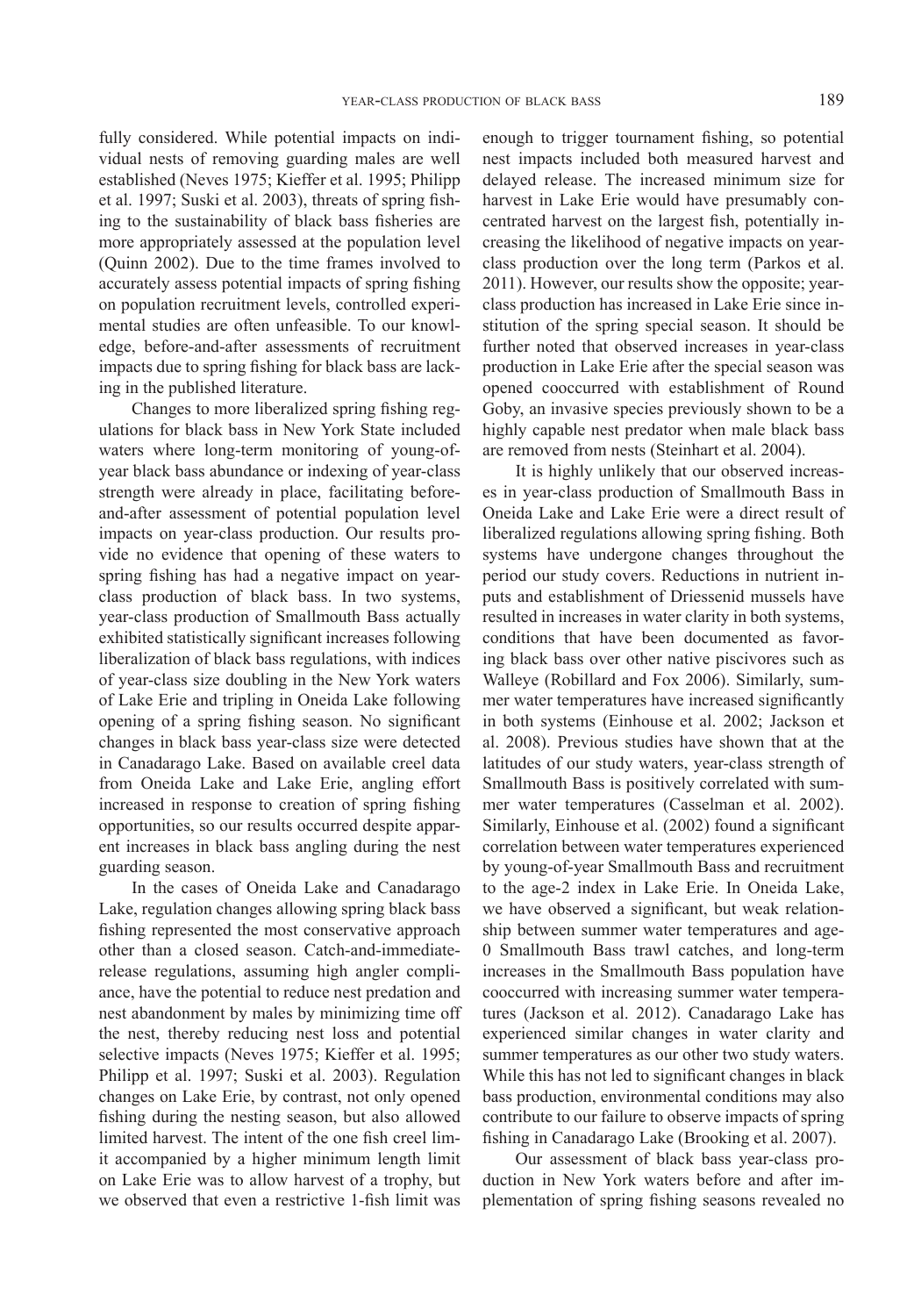evidence that angling during the nesting season had any negative impact on young-of-year production or recruitment. These results suggest that while nestspecific impacts may occur when guarding males are removed from nests, this does not necessarily translate to population level effects. Environmental changes over the period of our study likely contributed to observed post-regulation change production increases, suggesting that any effects of spring angling were completely overshadowed by environmental conditions. Our results suggest that in large lake systems, providing spring fishing opportunities for black bass does not appear to involve undue risk to the sustainability of black bass fisheries.

# Acknowledgments

Studies on all study lakes were funded by the New York State Department of Environmental Conservation (DEC) through the Federal Aid in Sport Fish Restoration Program, Study F-56-R. The authors would like to thank New York DEC personnel in Regions 4 and 9 for collection of samples, and the long line of graduate students, technicians and undergraduates from Cornell University who have assisted in the Oneida Lake Program. This is Contribution Number 291 from the Cornell Biological Field **Station** 

### References

- Allan, R. C., and J. Romero. 1975. Underwater observations of Largemouth Bass spawning and survival in Lake Mead. Pages 104–112 *in* R. H. Stroud and H. Clepper, editors. Black bass biology and management. Sport Fishing Institute, Washington,  $DC$
- Allen, M. S, M. W. Rogers, M. J. Catalano, D. G. Gwinn, and S. J. Walsh. 2011. Evaluating the potential for stock size to limit recruitment in Largemouth Bass. Transactions of the American Fisheries Society 140:1093–1100.
- Brooking, T. E., J. R. Jackson, L. G. Rudstam, and D. M. Green. 2007. Fisheries and limnology surveys of Canadarago Lake, New York 1990–2006. New York State Department of Environmental Conservation, Federal Aid in Sport Fish Restoration Study F-56-R, Job 1–2, Albany.
- Casselman, J. M., D. M. Brown, J. A. Hoyle, and T. H. Eckert. 2002. Effects of climate and global warming on year-class strength and relative abundance of Smallmouth Bass in eastern Lake Ontario. Pages 73–90 *in* D. P. Philipp and M. S. Ridgway, editors. Black bass: ecology, conservation, and man-

agement. American Fisheries Society, Symposium 31, Bethesda, Maryland.

- Cooke, S. J., C. D. Suski, K. G. Ostrand, D. H. Wahl, and D. P. Philipp. 2007. Physiological and behavioral consequences of long-term artificial selection for vulnerability to recreational angling in a teleost fish. Physiological and Biochemical Zoology 80:480–490.
- Einhouse, D. W., W. J. Culligan, and J. Prey. 2002. Changes in the Smallmouth Bass fishery of New York's portion of Lake Erie with initiation of a spring black bass season. Pages 603–614 *in* D. P. Philipp and M. S. Ridgway, editors. Black bass: ecology, conservation, and management. American Fisheries Society, Symposium 31, Bethesda, Maryland.
- Garrett, G. P. 2002. Behavioral modification of angling vulnerability in largemouth bass through selective breeding. Pages 387–392 *in* D. P. Philipp and M. S. Ridgway, editors. Black bass: ecology, conservation, and management. American Fisheries Society, Symposium 31, Bethesda, Maryland.
- Gross, M. L., and A. R. Kapuscinski. 1997. Reproductive success of Smallmouth Bass estimated and evaluated from family-specific DNA fingerprints. Ecology 78:1424–1430.
- Jackson, J. R., and T. E. Brooking. 2004. Early opening of black bass fishing seasons in New York State: a review of issues and available data. White paper. New York State Department of Environmental Conservation, Albany.
- Jackson, J. R., and R. L. Noble. 2000. Relationships between annual variations in reservoir conditions and age-0 Largemouth Bass year-class strength. Transactions of the American Fisheries Society 129:699–715.
- Jackson, J. R., A. J. VanDeValk, J. L. Forney, B. F. Lantry, T. E. Brooking, and L. G. Rudstam. 2008. Longterm Burbot dynamics in Oneida Lake, New York: life at the southern edge of the range in an era of climate change. Pages 131–152 *in* V. L. Paragamian and D. H. Bennett, editors. Burbot: ecology, management, and culture. American Fisheries Society, Symposium 59, Bethesda, Maryland.
- Jackson, J. R., L. G. Rudstam, T. E. Brooking, S. D. Krueger, K. T. Holeck, C. Hotaling, and J. L. Forney. 2012. The fisheries and limnology of Oneida Lake 2000–2011. New York State Department of Environmental Conservation, Federal Aid in Sport Fish Restoration, F-61-R Study 2, Albany.
- Kieffer, J. D., M. R. Kubacki, F. J. S. Phelan, D. P. Philipp, and B. L. Tufts. 1995. Effects of catchand-release angling on nesting male Smallmouth Bass. Transactions of the American Fisheries Society 124:70–76.